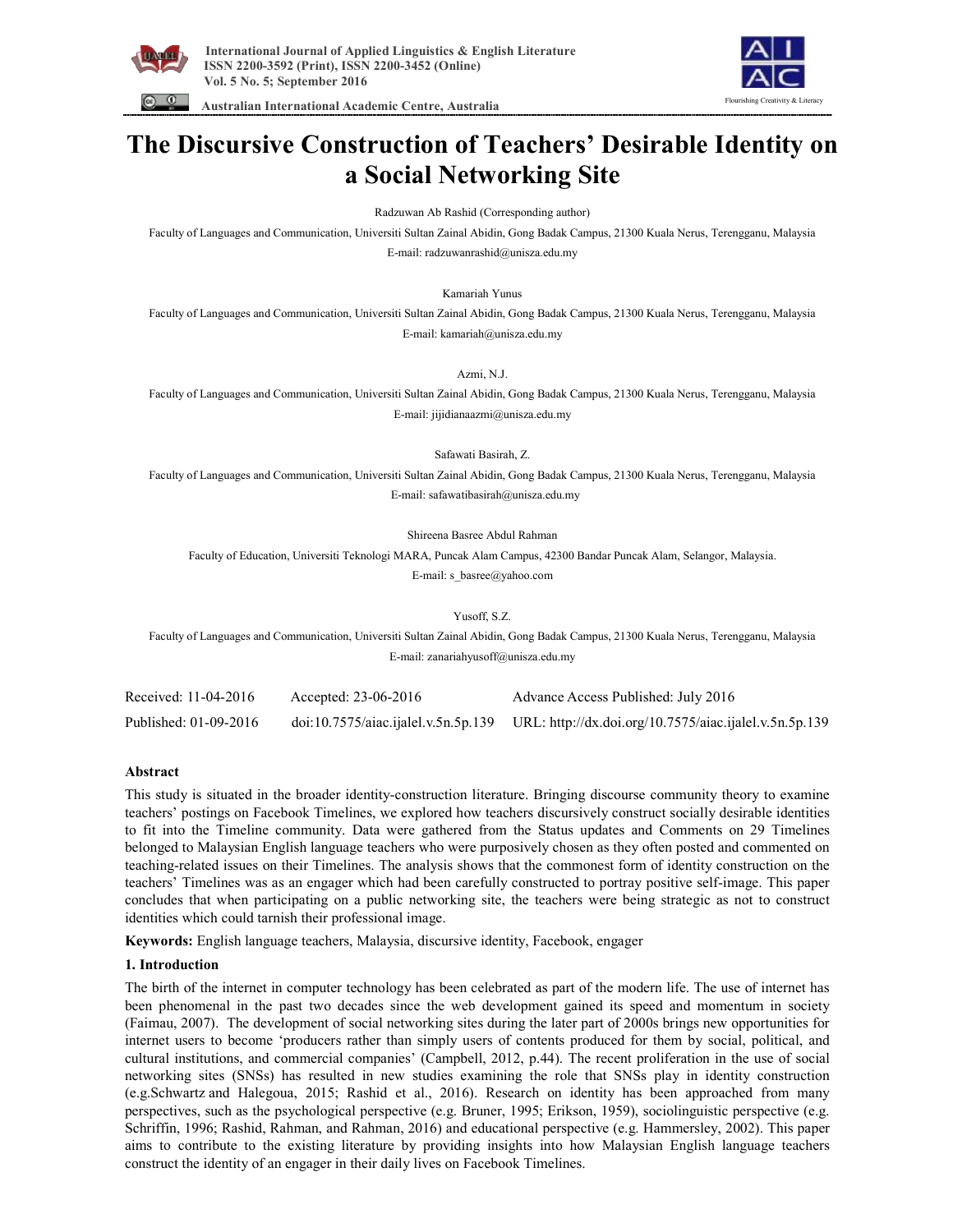# **2. Discursive Identity**

The aim of this section is not to provide a thoroughgoing history of the concept of identity, but to discuss in some depth the discursive view of identity as this paper closely focuses on teachers' discursive behavior on Facebook Timelines. Benwell and Stokoe (2006) and Gee (2000) conceptualize identity as 'being recognized as a certain *kind of person* in a given context' (p.99). Gee refers to discursive identity as 'D-identity' and he emphasizes the socio-constructionist aspect of this type of identity that it cannot be 'achieved all by oneself' (p.103). The particular trait, such as being an engaging teacher is only recognized when 'other people treat, talk about, and interact' with them (ibid, p.103).

Discursive identity construction is closely related to Goffman's (1959) 'self-presentation' (p.4). Jones and Pittman (1982) suggest individuals can present themselves in particular ways using five impression-management techniques enacted through discourse: self-promotion, ingratiation, exemplification, intimidation, and supplication. Self-promotion is used by individuals to present themselves as being capable of doing something by highlighting their selfachievements whilst ingratiation is used to convey an impression of being likeable. Exemplification is used to convey an impression of being hardworking and committed beyond what is necessary or expected in completing particular tasks. Intimidation is used to convey an impression of being powerful, while supplication is used to receive compassion and assistance from others by presenting the self as weak.

Many scholars (e.g. Davies, 1989; Haniford, 2010; Rashid, 2016a) agree that the fundamental principle underlying the theory of discursive identity construction is that individuals do not have fixed identities since identities are constituted and reconstituted by the various discursive practices in which they participate. On the other hand, Haniford argues that discursive practices are influenced by specific contexts and the position inhabited by individuals within a particular social space. Understanding discursive identities requires more than the verbal analysis of discourse, but needs to include various socio-cultural aspects of discourse - where and when the discourse occurred and who was involved - to fully understand teachers' discursive identities in a particular context. Identities constructed in the discourse involving teachers and students in the classroom are most likely to be different from the identities constructed in the discourse involving colleagues in the staffroom.

The emergence of SNS, such as Facebook and Twitter, affords teachers a platform to construct identities where they are simultaneously 'watched' by multiple audiences with various backgrounds. Borrowing Goffman's (1959) dramaturgical framework, which conceptualizes identity or the self as a dramatic effect based upon how individuals act (in the theatrical sense), the Timelines are the 'front stages' where discursive social performances take place.

Discursive identity is created through engaging in interactions with other people, thus it is fluid rather than stable as different identities are constructed in different contexts, either by individuals or ascribed to them by other people. To accomplish or be ascribed their desired identities, individuals may use different kinds of impression-management techniques and discursive psychology strategies.

## **3. Discourse community**

Proponents of the concept of discourse community, such as Swales (1988, 1990), Johns (1997) and Pogner (2005), all define a discourse community as a group of communicators who share common goals or interests and adopt certain preferred discursive practices in public discussion. In his conceptualization of discourse community, Swales (1990) proposed six defining characteristics that he argues are both necessary and sufficient to identify a particular group of people as a discourse community discussed in the following paragraphs.

A discourse community has 'a broadly agreed set of common public goals' related to the interests of community members which can be formally stated or be more tacit in nature (Swales, 1990, p.471). Swales emphasizes the 'publicness' of a discourse community as a result of it having no restrictions on who can join. For instance, a discourse community on Timelines may consist of non-teaching Friends from diverse backgrounds, individuals from different professions or family members. The members of this community participate to have 'informational opportunities' and feedback from each other (p.472), which resonates with participation in Gee's (2005) affinity space as highlighted in Rashid (2016a).

In addition, a discourse community has 'mechanisms of intercommunication among its members' which often vary according to the community (Swales, 1990, p.471) and may include 'meetings, telecommunications, correspondence, newsletters, conversations and so forth' (p.472). In the case of the teachers in this study, the mechanism of intercommunication is written conversations used as a means to interact with each other through the Status update and Comment functions.

What makes a discourse community differ from Lave and Wenger's (1991) Community of Practice (CoP) and Gee's (2005) affinity space is its focus on the discourse elements of the community. For Swales (1990), a discourse community 'has and continues to develop discoursal expectations' of how members can get things done through the use of language - the 'appropriacy of topics, form, function, and positioning of discoursal elements' (p.472). It also has a specific lexis such as community-specific abbreviations and acronyms (e.g. SBA). Its members consist of individuals with different levels of 'content and discoursal expertise' (p.472). For instance, English language teachers with varying levels of grammar (content) knowledge or skills in effectively holding a conversation may form a discourse community as membership is not restricted to teachers with the same level of expertise.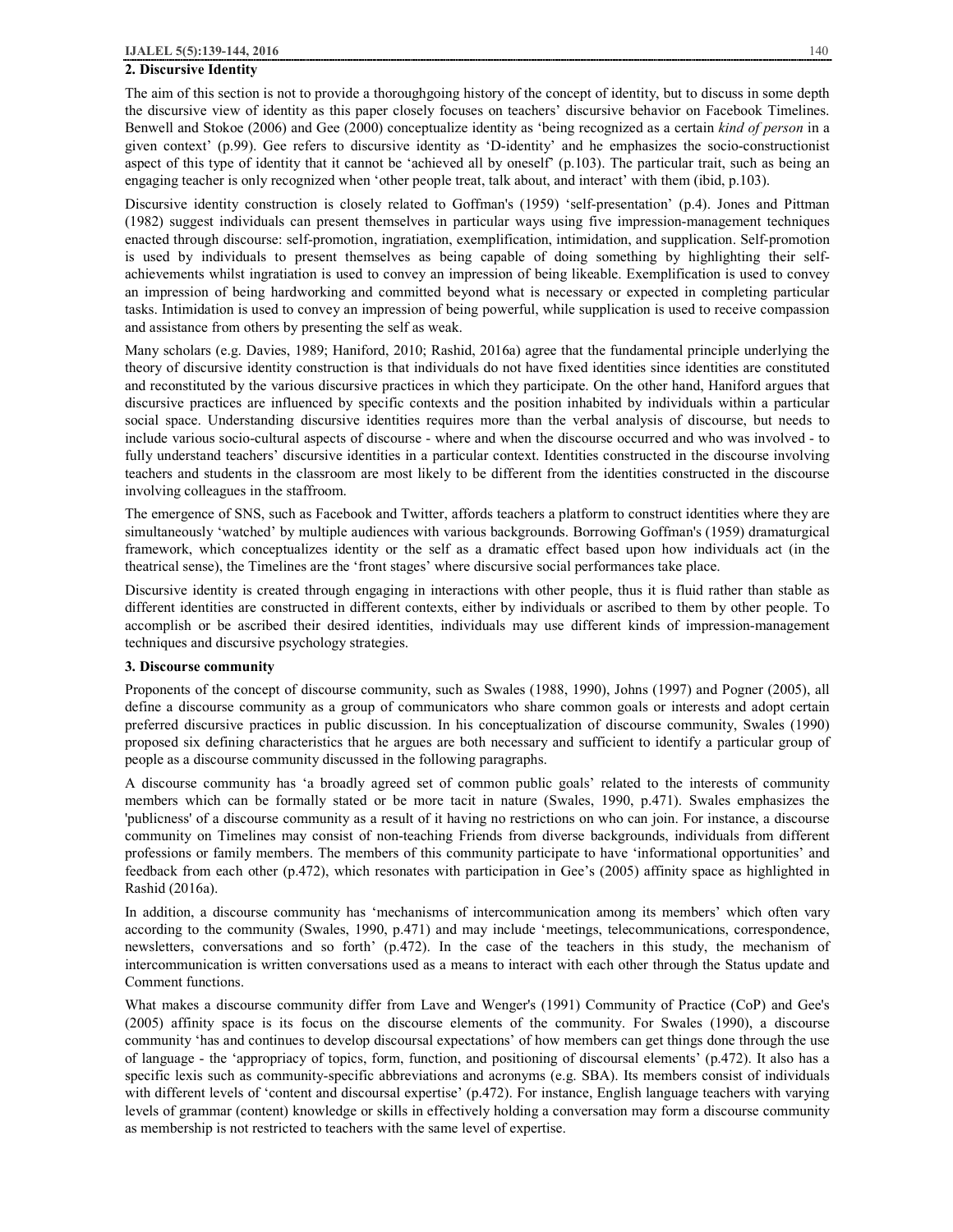# **4. Research Design**

This study closely focused on the participants' unfolding discourse as they interact on Timelines. The participants are 29 Malaysian English language teachers teaching in secondary schools across the country. These teachers were purposively chosen as they often posted and commented on teaching-related issues on their Timelines. The data set consists of 178 teaching-related Status updates on the Timelines, together with the 1226 Comments that these had attracted. Ethical and methodological issues that arose in this study have been discussed in a paper published by Nottingham Jubilee Press (see Rashid, 2014).

Discourse analysis in its broadest sense and discursive psychology are the two different forms of discursive analytical approach employed in this study. Broad discourse analysis provides a framework for understanding general communicative behaviour within which syntax, semantics and pragmatics can be situated (Miller, 2004). The foci of analysis in this broad discourse analysis approach are traditional theoretical linguistics, such as choice of syntactic construction, choice and structure of referring expression/noun phrases, choice of tense and aspect and choice of word order.

Besides broad discourse analysis, Edwards and Potter's (1992) discursive psychology is also employed as an analytical approach in this study to examine how teachers construct their desired identities through the Status updates and Comments on their Timelines. Employing discursive psychology enabled the exploration of how identities are handled and managed in discourse. The foci of analysis suggested by Edwards and Potter are those involving blame, justification and defence.

#### **5. Discussion and Analysis- The engager**

This section discusses three examples of Status updates where the identity of an engager is salient. These Status updates are chosen to highlight different strategies employed by teachers in constructing their identities.

Extract 1 is a Status update taken from Liza's Timeline where she constructs the identity of an engager by presenting herself as a curious teacher willing to learn from ex-students in order to become a better teacher. She introduces the topic by asking her ex-students how they improved English after leaving secondary school and what activities the students would have liked to have had when they were in secondary school.

Extract 1

- 1 Salam n good morning!
- 2 to my ex-students-some questions.
- 3 what activities actually helped you to improve your English?
- 4 in school or at university.
- 5 i know some students actually improved so much
- 6 when you go to matriks/foundation.
- 7 how did you improve?
- 8 and what activities did you wish you have
- 9 so that you could have improved your English earlier?
- 10 Thank you for your response! Have a great day!

#### (Liza/SU1)

Liza begins this Status update with a proper greeting (line 1) which is rarely done by other teachers on Timelines. The way Liza 'speaks' to her ex-students in this online space resembles the common pattern of a teacher who talks to their students face-to-face in the classroom. This implies that Liza maintains her institutional identity as a teacher, even when interacting with students on Facebook. She begins with a proper greeting just like what a teacher always does when they are about to begin a class. This Status update is also written using 'non-vernacular language' or a 'specialist style of language' (Gee, 2014, p.8) which contributes to the projection of her institutional identity.

Liza's curiosity is made explicit by asking three questions in a single Status update. Tsui (1992) identifies three functions of questions: to elicit information, to elicit confirmation of the speaker's assumption, and to elicit agreement about what has been said by the speaker. All the questions asked in this Status update function to elicit information, thus emphasizing her eagerness to learn. The first question is about the activities that helped them improve their English (line 3). She then adds, *in school or at university* (line 4).

Despite being a school teacher, Liza is also interested to know about effective language-enhancement activities carried out both in school and at university, hence emphasizing her identity as a curious teacher. She uses an empirical construction (Potter, 1996) when she says she knows some students improved a lot when they did matriculation/foundation courses (lines 5-6). By doing this, she creates an empirical basis for her curiosity.

Liza then moves from the *what* to the *how* question when she asks them how they improved (line 7). She moves on from the easy question asking students to describe *what activities* to the more difficult question of *how*, which requires explaining the process of improving their language skills. Her curiosity and eagerness does not affect her effective questioning strategy, which is to start from the low order thinking questions before asking higher order thinking questions (Chuska, 1995). Liza shows acute awareness of how to get the ex-students to respond to her on Facebook so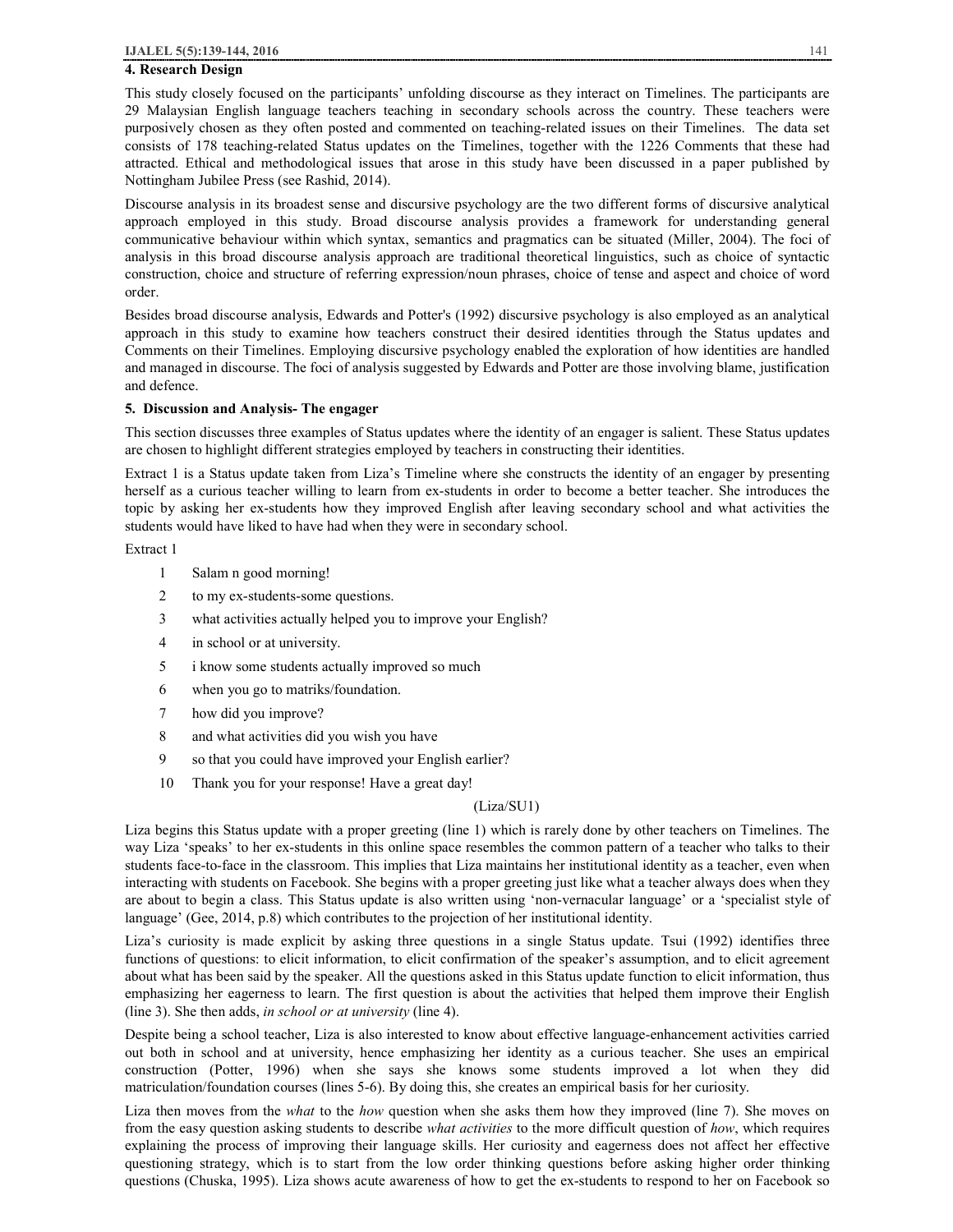she can satisfy her curiosity. If she began with a higher-order question, her ex-students might just ignore the Status update. As pointed by Rashid (2016b), teachers strategically craft their Status updates so that other users will take up the topic initiated by them.

The third question Liza asks is about the activities they wish they had been involved in to improve their English earlier (lines 8-9). Her curiosity is clear in this question, showing her interest in the kind of activities that the students wish had been carried out. This question is tailored to meet the context of English language learning at school through using the word *earlier*, which implies she is referring to the schooling phase prior to enrolment in tertiary education. Despite showing curiosity about students' language activities at university, Liza knows her real need is knowledge of effective language activities at school. In fact, the question about language activities carried out at university could be seen as a strategy to attract more responses from her students, as it is relevant to them now they are studying at university. From another perspective, it is also reasonable to suggest that Liza is looking for teaching strategies at the university so that she could adapt and adopt the strategies in her class.

Towards the end of the Status update, Liza thanks her ex-students in advance of their responses and wishes them a great day (line 10). It is interesting that, reflecting her curiosity to learn and expand her knowledge by seeking instrumental support on Timeline, Liza does not forget her professional identity. She greets the students, formulates her questions clearly, and uses the appropriate questioning techniques as well as thanking them in advance to show appreciation of the students' (hoped for) responses. Contacting ex-students on Timelines to find out about 'pedagogical content knowledge' (Shulman, 1987, p.8) can be associated with 'self-promotion' and 'ingratiation' (Jones and Pittman, 1982). She promotes herself by showing that she is as a teacher who is willing to learn and she conveys the message that she has a close rapport with her ex-students, thus being a likeable teacher.

Besides showing curiosity to learn more, the teachers also construct the identity of an engager by showing the determination to further improve themselves as teachers. For instance, in the Status update in Extract 2, Syiba puts forth her belief that a teacher must be determined to teach students until they get a true understanding of the subject matter.

Extract 2

- 1 one of my students commented.
- 2 -ticer *terlalu zuhud apbl* ticer *kata* ticer failed *bila* students failed to understand *apa yg* ticer *ajar*.

(English: Teacher is too devoted when teacher said teacher failed

when students failed to understand what teacher taught)

- 3 i said-no.cz it's a ticer's responsibility to teach something *sampai students diafaham* (English: until the student understands)
- 4 ignorance is bliss is sooooo wrong when it comes to students.
- 5 i must not give up. must find a way.perlu jd guru yg lebih baik!
	- (English: Must be a better teacher!)

## (Syiba/SU5)

This Status update has the elements of storytelling in that it involves the use of a constructed dialogue (lines 2-3) and the complication when Syiba disagrees with the student (line 3). Syiba introduces the topic by highlighting how one of her students ascribed the identity of a too devoted teacher to her, which she rejects before expressing her determination to be a better teacher. Note that the subject of the opening sentence is one of her students (line 1), which makes the student the center of attention. By highlighting the fact that the student allocated this particular identity to her, Syiba avoids the risk of being seen as a bragger. To further emphasize the student's agency, she engages in 'intertextuality' (Gee, 2014, p.46) by constructing the student's dialogue (line 2). Hence readers are made to feel that they are listening to the student's original voice and not a reported statement that might have been manipulated by her. In this constructed dialogue (Tannen, 1989), Syiba uses a mixture of Malay and English, besides using the short forms such as *ticer* for *teacher* and *apbl* for *apabila* (English: when). Here Syiba employs the discursive psychology strategy of producing factual description (Edwards, 2005) to show the realness of her conversation with the students, hence convincing the readers that she is merely sharing the student's comment and not manipulating or bragging about anything.

In line 3, Syiba chooses to highlight her refusal to accept the ascribed identity, which suggests she took no pride in being described as *too-devoted* or *too committed* by her students. As pointed out by Benwell and Stokoe (2006), an ascribed identity can be resisted if individuals do not like the identity. However, in this case, Syiba resists this ascribed identity not because she does not like it but to show that she is not flattered by the student's comment, and hence should not be perceived as bragging about this quality on Facebook. Refusing the identity ascribed by the students enables Syiba to construct another identity, which is more positive than the identity of being *too-devoted* or *too-committed* by putting forward her beliefs that a teacher has responsibility for teaching something until it is understood by the student (line 3). Syiba wants to be seen as a responsible teacher who would thoroughly teach the subject matter until the students really understand, not just ask them to memorize things without any proper understanding. Similar to Liza (Extract 1), Syiba engages in 'self-promotion' and 'ingratiation' (Jones and Pittman, 1982) as she tells readers that she is perceived to be *too devoted* and the conversation with the student suggests that the student likes her.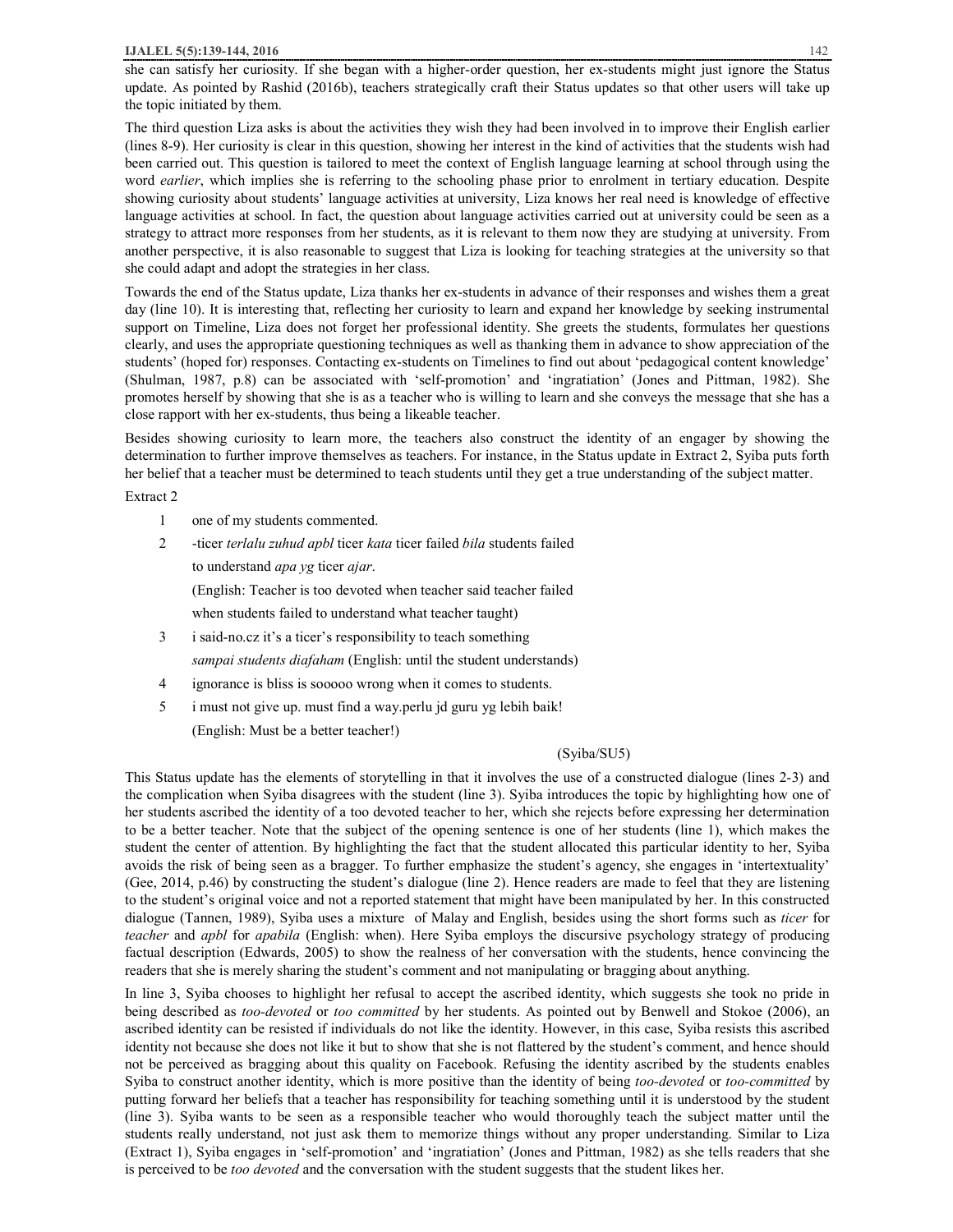To further emphasize her determination, Syiba writes *ignorance is bliss is sooooo wrong when it comes to students* (line 4) which suggests she does not simply ignore students who do not understand. She spells the intensifier *so* with four extra 'o's to emphasize her disagreement with the phrase *ignorance is bliss* in this context. In her last line, the identity of a determined teacher is emphasized by highlighting her intention to improve her teaching strategies and herself as a teacher. This great determination is reflected in the use of the 'three-part list' (Potter, 1996, p.196) in *I must not give up, must find a way, must be a better teacher!* (line 5). The use of the exclamation mark gives an energized tone to this last line and reflects Syiba's motivation to be a good teacher.

Extract 3 is another example of a Status update used to construct the identity of an engager. This Status update is taken from Sharifah's Timeline where she constructs the identity of an engager by recounting on successful classroom activities, which show that she can perform at her very best as a teacher. Sharifah introduces the topic by sharing a successful activity carried out with her students and she thanks the students for making her professional life beautiful.

Extract 3

- 1 Poem in motion..
- 2 today i had fun wf my f3 n f5 dramatizing our poem!
- 3 *budak x ngantuk, cikgu pun enjoy gelak tengok performance*

*mereka yg hebat2 ni…* 

(English: students x sleepy, and teacher enjoyed laughing

watching performance from these talented people..)

4 Tq kids for making my life beautiful!

# (Syiba/SU5)

Sharifah makes the activity that she carried out the center of attention or the topic of this Status update, where she writes at the very beginning *Poem in motion* (line 1). She highlights the fun she had with her students doing this activity (line 2), which reflects the success of the activity. At the same time, she mentions that the form three and form five students also enjoyed the activity (line 2), hence emphasizing her success in catering for the needs of different levels of students.

To further emphasize the success of the activity, Sharifah reveals that the students were not sleepy and that they managed to put their talents into practice (line 3). She positions her students as being engaging to illustrate the identity of a successful teacher. She ends this Status update by thanking her students, for making her life *beautiful* (line 4). The exclamation mark in this last sentence shows her excitement about the successful classroom activity. This last line, which has a happy tone, is important as it creates the effect that this Status has been updated by Sharifah to share her amusement and thank her students, rather than bragging about the successful teaching strategy she used (which is not explained). By sharing the success of this classroom activity on her Timeline, Sharifah can be said to use 'selfpromotion' technique (Jones and Pittman, 1982, p.241) to manage the impression that she is capable of making student learning interesting.

# **6. Conclusion**

The teachers have constructed the identity of an engager mainly by showing that they are eager to learn, by inquiring about teaching-related knowledge and information on their Timelines or expressing their determination to further improve themselves as teachers. The teachers also share their teaching-related achievements, such as carrying out effective classroom activities and getting positive feedback from students in their attempts to construct the identity of an engager. The impression management techniques used are mainly exemplification, self-promotion and ingratiation so that Friends view them as committed, capable teachers loved by their students hence portraying positive self-image of a teacher. Insights into the identity construction put forth in this paper contribute to our understanding that the teachers are being strategic when postings on the SNS that they carefully craft the postings to construct their desirable identity.

In pursuit of answers to the research question set out in this study, many new questions have emerged. Some of these questions are: Will the teachers construct a similar identity if they use other SNSs?; Is there any difference in the way teachers co-construct their common identity on Timelines and in Facebook Groups? - If yes, what are the differences? If no, why not? Further research is needed to find answers to these questions so that teachers' discursive behaviour on SNS can be further scrutinized. In other words, the teachers' discursive behaviour discussed in this paper needs to be examined in a new context. For instance, future research may focus on primary school English language teachers (rather than secondary school English language teachers), in Facebook Groups (rather than on Timelines) and possibly after a policy concerning teachers' use of SNS has been established or after Facebook has introduced new privacy settings. In addition, future studies could also take a longitudinal approach, for instance, monitoring the interactions in the coconstruction process over a two-year period. Such longitudinal research would be useful for providing insights into the development of teachers' discursive practices and whether the teachers still construct similar common identity over time.